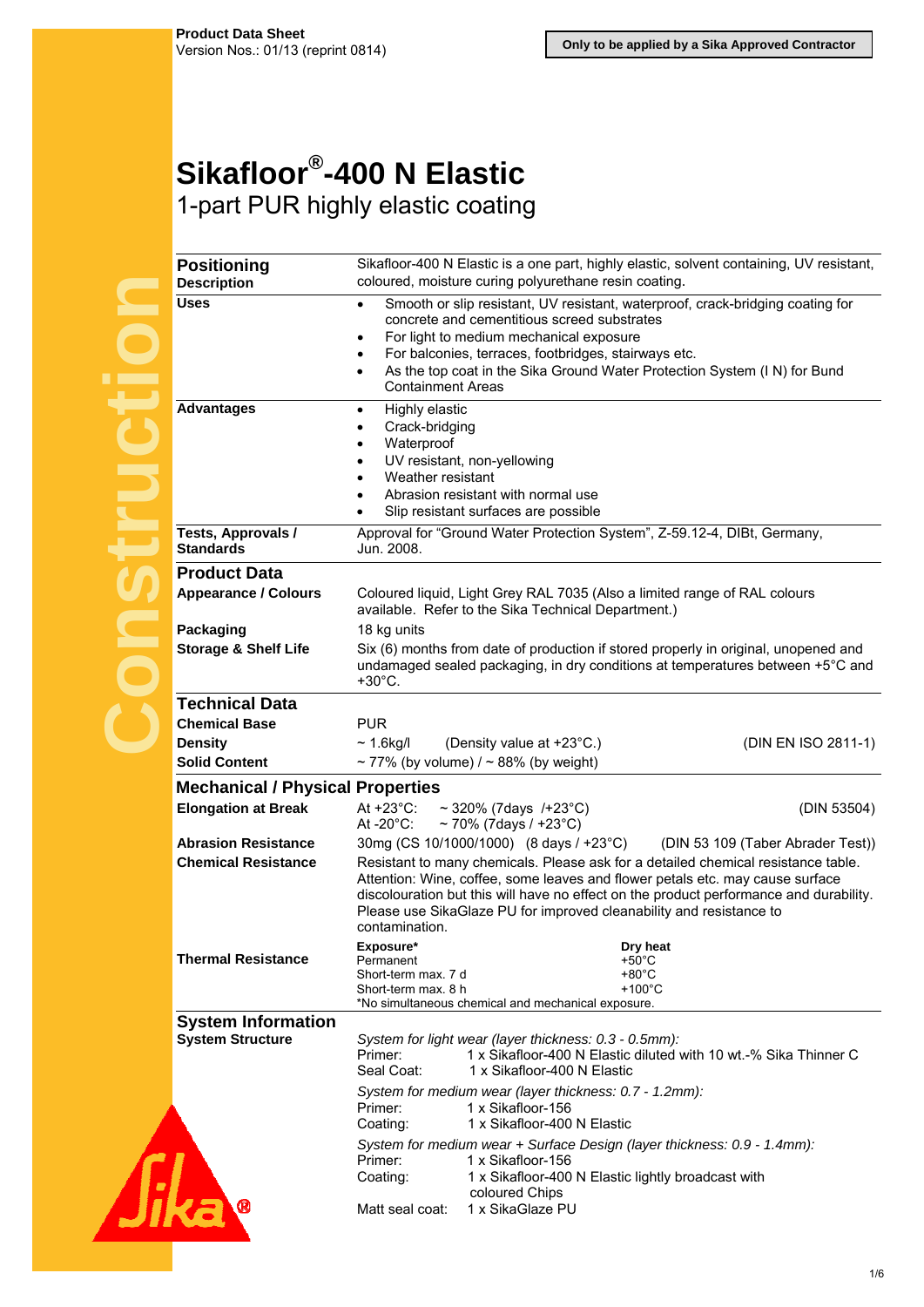*System for high wear (layer thickness: 1.5 - 2.0mm):* 1-2 x Sikafloor-156 / -161 broadcast to excess with quartz sand 0.3 - 0.8mm Seal coat: 1 x Sikafloor-400 N Elastic *System for high wear + Surface Design (layer thickness: 1.5 - 2.0mm):* 1-2 x Sikafloor-156 / -161 Coating: 1 x Sikafloor-400 N Elastic, broadcast to excess with Coloured quartz sand 0.3 - 0.8 =mm Matt seal coat: 1-2 x SikaGlaze PU *Coving / Skirtings (> 4% slope):*  Coating: Sikafloor-400 N Elastic + 1.5 - 2 wt.-% Extender T *Top coat of the Sika Ground Water Protection System (similar to certified system I N)(layer thickness: ~1.0mm):* 1-2 x Sikafloor-156 Coating: 1 x Sikafloor-400 N Elastic

Note: The system configurations as described must be fully complied with and may not be changed. Please also refer to notes under "Chemical Resistance".

## **Application Details Consumption / Dosage**

|                              | Coating System                                                                      | Product                                                                                   | Consumption                                                                        |
|------------------------------|-------------------------------------------------------------------------------------|-------------------------------------------------------------------------------------------|------------------------------------------------------------------------------------|
|                              | Primer                                                                              | Sikafloor-400 N Elastic +                                                                 | $0.4 - 0.6$ kg/m <sup>2</sup>                                                      |
|                              |                                                                                     | 10 wt -% Thinner C                                                                        |                                                                                    |
|                              | Seal coat for light wear                                                            |                                                                                           |                                                                                    |
|                              | Seal coat:                                                                          | Sikafloor-400 N Elastic                                                                   | $0.4 - 0.8$ kg/m <sup>2</sup>                                                      |
|                              | System for medium wear                                                              |                                                                                           |                                                                                    |
|                              | Coating:                                                                            | Sikafloor-400 N Elastic                                                                   | $0.9 - 1.5$ kg/m <sup>2</sup>                                                      |
|                              |                                                                                     |                                                                                           |                                                                                    |
|                              | System for medium wear +                                                            |                                                                                           |                                                                                    |
|                              | Surface design                                                                      |                                                                                           |                                                                                    |
|                              | Coating:                                                                            | Sikafloor-400 N Elastic +                                                                 | $0.9 - 1.5$ kg/m <sup>2</sup>                                                      |
|                              |                                                                                     | colour chips                                                                              | $0.03 - 0.07$ kg/m <sup>2</sup>                                                    |
|                              |                                                                                     |                                                                                           |                                                                                    |
|                              | Seal coat:                                                                          | SikaGlaze PU                                                                              | $\sim 0.25$ kg/m <sup>2</sup>                                                      |
|                              | System for high wear                                                                |                                                                                           |                                                                                    |
|                              | Primer:                                                                             | Sikafloor-156                                                                             | 1 or 2 coats at 0.4 - 0.6kg/m <sup>2</sup>                                         |
|                              |                                                                                     | <b>Broadcast with Sika</b>                                                                | $4 - 6kg/m2$                                                                       |
|                              |                                                                                     | Aggregate 500, 501, 505,                                                                  |                                                                                    |
|                              |                                                                                     | 508                                                                                       |                                                                                    |
|                              | Seal coat:                                                                          | Sikafloor-400 N Elastic                                                                   | $0.9 - 1.5$ kg/m <sup>2</sup>                                                      |
|                              |                                                                                     |                                                                                           |                                                                                    |
|                              | System for high wear +                                                              |                                                                                           |                                                                                    |
|                              | Surface design                                                                      | Sikafloor-156                                                                             |                                                                                    |
|                              | Primer:                                                                             |                                                                                           | 1 or 2 coats at 0.3 - 0.5 kg/m <sup>2</sup>                                        |
|                              | Coating:                                                                            | Sikafloor-400 N Elastic,                                                                  | $0.9 - 1.5$ kg/m <sup>2</sup>                                                      |
|                              |                                                                                     | broadcast with Sika Coloured                                                              | $0.4 - 0.6$ kg/m <sup>2</sup>                                                      |
|                              | Seal coat:                                                                          | Aggregate 0.3 - 0.8mm                                                                     |                                                                                    |
|                              |                                                                                     | SikaGlaze PU                                                                              | $\sim 0.25$ g/m <sup>2</sup>                                                       |
|                              | <b>System for Ground Water</b>                                                      |                                                                                           |                                                                                    |
|                              | Protection                                                                          |                                                                                           |                                                                                    |
|                              | Coating:                                                                            | Sikafloor-400 N Elastic                                                                   | $0.9 - 1.5$ kg/m <sup>2</sup>                                                      |
|                              | UV-protection on Sikalastic-                                                        |                                                                                           |                                                                                    |
|                              | membranes (no roofs)                                                                |                                                                                           |                                                                                    |
|                              | Seal coat:                                                                          | Sikafloor-400 N Elastic                                                                   | $0.4 - 0.8$ kg/m <sup>2</sup>                                                      |
|                              | Coving / Skirtings                                                                  | Sikafloor-400 N Elastic +                                                                 | $1.0 - 1.2$ kg/m <sup>2</sup>                                                      |
|                              | $($ > 4% slope)                                                                     | 1.5 - 2.0 wt.-% Extender T                                                                |                                                                                    |
|                              |                                                                                     | These figures are theoretical and do not allow for any additional material due to         |                                                                                    |
|                              |                                                                                     | surface porosity, surface profile, variations in level or wastage etc.                    |                                                                                    |
|                              |                                                                                     |                                                                                           |                                                                                    |
| <b>Substrate Quality</b>     | $\bullet$                                                                           | The concrete substrate must be sound and of sufficient compressive strength               |                                                                                    |
|                              |                                                                                     | (minimum 25N/mm <sup>2</sup> ) with a minimum pull off strength of 1.5N/mm <sup>2</sup> . |                                                                                    |
|                              | $\bullet$                                                                           | The substrate must be clean, dry and free of all contaminants such as dirt, oil,          |                                                                                    |
|                              |                                                                                     | grease, coatings and surface treatments, etc.                                             |                                                                                    |
|                              | If in doubt apply a test area first.<br>$\bullet$                                   |                                                                                           |                                                                                    |
|                              |                                                                                     |                                                                                           |                                                                                    |
| <b>Substrate Preparation</b> | Concrete substrates must be prepared mechanically using abrasive blast<br>$\bullet$ |                                                                                           |                                                                                    |
|                              |                                                                                     | cleaning or scarifying equipment to remove cement laitance and achieve an                 |                                                                                    |
|                              | open textured surface.                                                              |                                                                                           |                                                                                    |
|                              |                                                                                     |                                                                                           |                                                                                    |
|                              |                                                                                     | Weak concrete must be removed and surface defects such as blowholes and                   |                                                                                    |
|                              | voids must be fully exposed.                                                        |                                                                                           |                                                                                    |
|                              |                                                                                     |                                                                                           | Repairs to the substrate, filling of blowholes/voids and surface levelling must be |
|                              |                                                                                     |                                                                                           | carried out using appropriate products from the Sikafloor, Sikadur and Sikagard    |
|                              | range of materials.                                                                 |                                                                                           |                                                                                    |
|                              |                                                                                     |                                                                                           |                                                                                    |
|                              | ٠                                                                                   | The concrete or screed substrate has to be primed or levelled in order to                 |                                                                                    |
|                              | achieve an even surface.                                                            |                                                                                           |                                                                                    |
|                              |                                                                                     | High spots must be removed by e.g. grinding.                                              |                                                                                    |
|                              |                                                                                     | All dust, loose and friable material must be completely removed from all                  |                                                                                    |
|                              |                                                                                     |                                                                                           | surfaces before application of the product, preferably by brush and/or vacuum.     |
|                              |                                                                                     |                                                                                           |                                                                                    |
|                              |                                                                                     |                                                                                           |                                                                                    |
|                              |                                                                                     |                                                                                           |                                                                                    |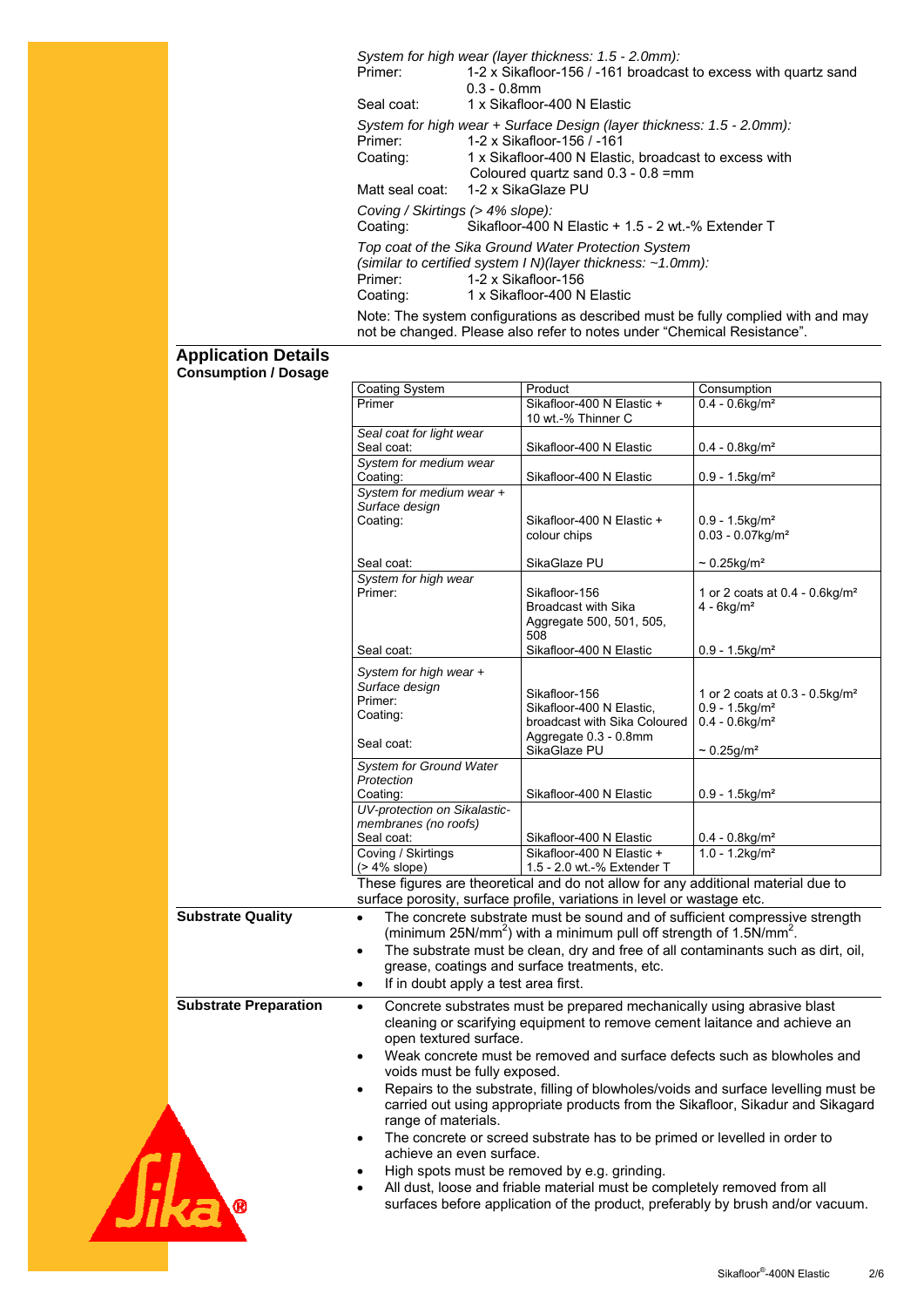| <b>Application Conditions / Limitations</b> |                                                                                                                                                                                                                                                                                                     |                                                                                |                  |  |
|---------------------------------------------|-----------------------------------------------------------------------------------------------------------------------------------------------------------------------------------------------------------------------------------------------------------------------------------------------------|--------------------------------------------------------------------------------|------------------|--|
| <b>Substrate Temperature</b>                | $+10^{\circ}$ C min. / $+30^{\circ}$ C max.                                                                                                                                                                                                                                                         |                                                                                |                  |  |
| <b>Ambient Temperature</b>                  | $+10^{\circ}$ C min. / $+30^{\circ}$ C max.                                                                                                                                                                                                                                                         |                                                                                |                  |  |
| <b>Substrate Moisture</b>                   | < 4% pbw moisture content.                                                                                                                                                                                                                                                                          |                                                                                |                  |  |
| Content                                     | Test method: Sika-Tramex meter, CM - measurement or Oven-dry-method.                                                                                                                                                                                                                                |                                                                                |                  |  |
|                                             |                                                                                                                                                                                                                                                                                                     | No rising moisture according to ASTM (Polyethylene-sheet).                     |                  |  |
| <b>Relative Air Humidity</b>                | 80% r.h. max.                                                                                                                                                                                                                                                                                       |                                                                                |                  |  |
|                                             | 35% min. (below +20°C: 45% min.)                                                                                                                                                                                                                                                                    |                                                                                |                  |  |
| <b>Dew Point</b>                            | Beware of condensation!                                                                                                                                                                                                                                                                             |                                                                                |                  |  |
|                                             | the risk of condensation or blooming on the floor finish.                                                                                                                                                                                                                                           | The substrate and uncured floor must be at least 3°C above dew point to reduce |                  |  |
| <b>Application Instructions</b>             |                                                                                                                                                                                                                                                                                                     |                                                                                |                  |  |
| <b>Mixing Time</b>                          | Prior to use stir Sikafloor-400 N Elastic mechanically for 3 minutes.<br>$\bullet$<br>If required, Thinner C or Extender T should be added into the Sikafloor-400 N<br>$\bullet$<br>Elastic until a uniform mix has been achieved.<br>Over mixing must be avoided to minimise air entrainment.      |                                                                                |                  |  |
| <b>Mixing Tools</b>                         | Sikafloor-400 N Elastic must be thoroughly mixed using a low speed electric stirrer<br>(300 - 400 rpm) or other suitable equipment.                                                                                                                                                                 |                                                                                |                  |  |
| <b>Application Method /</b><br><b>Tools</b> | Prior to application, confirm substrate moisture content, r.h. and dew point.<br>If > 4% pbw moisture content, Sikafloor EpoCem may be applied as a T.M.B.<br>(temporary moisture barrier) system.<br>Primer:<br>Ensure that a continuous, pore free coat covers the substrate. If necessary, apply |                                                                                |                  |  |
|                                             | two priming coats. Apply Sikafloor-156 or Sikafloor-400 N Elastic with 10 wt.-%<br>Thinner C by brush, roller or squeegee.<br>Coating:<br>Sikafloor-400 N Elastic is poured and spread evenly with a trowel.                                                                                        |                                                                                |                  |  |
| <b>Cleaning of Tools</b>                    | Clean all tools and application equipment with Thinner C immediately after use.<br>Hardened and/or cured material can only be removed mechanically.                                                                                                                                                 |                                                                                |                  |  |
| <b>Potlife</b>                              | The material in opened containers should be applied immediately. With open<br>containers surface film formation will happen within 1-2 hours.<br>High temperatures and high air humidity will accelerate curing significantly.                                                                      |                                                                                |                  |  |
| <b>Waiting Time /</b>                       |                                                                                                                                                                                                                                                                                                     |                                                                                |                  |  |
| Overcoatin                                  |                                                                                                                                                                                                                                                                                                     | Before applying Sikafloor-400 N Elastic on Sikafloor-156 allow:                |                  |  |
|                                             | Substrate temperature                                                                                                                                                                                                                                                                               | Minimum                                                                        | Maximum          |  |
|                                             | $+10^{\circ}$ C<br>$+20^{\circ}$ C                                                                                                                                                                                                                                                                  | 36 hours<br>24 hours                                                           | 6 days<br>4 days |  |
|                                             | $+30^{\circ}$ C<br>12 hours<br>2 days                                                                                                                                                                                                                                                               |                                                                                |                  |  |

Before applying Sikafloor-400 N Elastic on Sikafloor-400 N Elastic allow:

| Substrate temperature | <b>Minimum</b> | Maximum |
|-----------------------|----------------|---------|
| $+10^{\circ}$ C       | 36 hours       | 5 days  |
| +20°C                 | 24 hours       | 3 days  |
| $+30^{\circ}$ C       | 16 hours       | 2 days  |

 $1$ ) Assuming that all dirt has been removed and contamination is avoided.

Times are approximate and will be affected by changing ambient conditions particularly temperature and relative humidity.

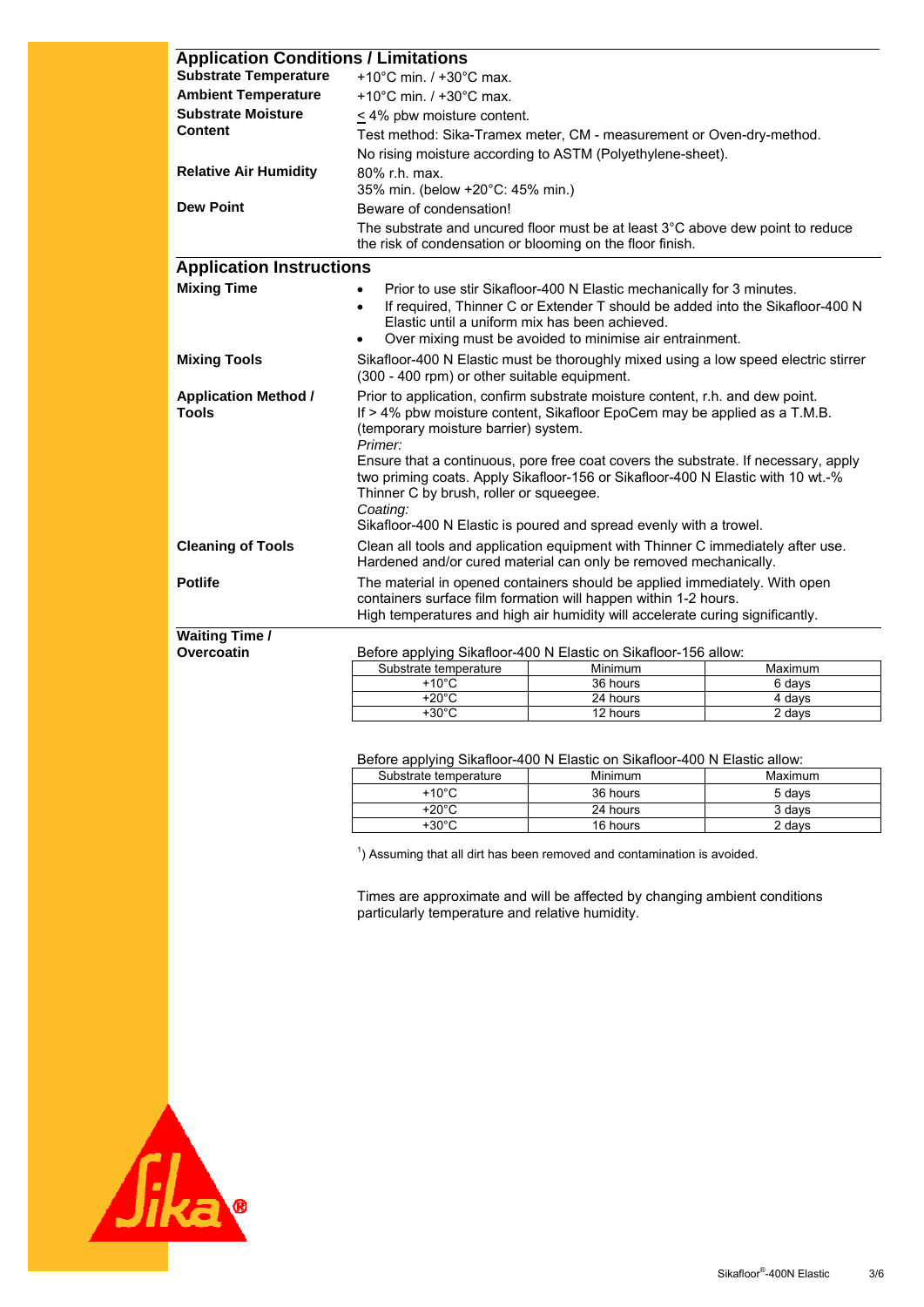| Notes on Application /<br><b>Limitations</b>                                                                        | $\bullet$<br>٠<br>$\bullet$<br>$\bullet$<br>cured tack-free.<br>Do not use for interior applications.<br>$\bullet$<br>$\bullet$<br>service life and reflective cracking.<br>٠<br>$\bullet$<br>$\bullet$<br>blower systems.                                                                                                                                                                                                                                                                                                        | condensation and water for at least 24 hours.<br>Avoid puddles on the surface with the primer.<br>"pin holing" may occur from rising air.<br>+49 40/5597260, www.polyplan.com.<br>applied from the same control batch numbers. | Do not apply Sikafloor-400 N Elastic on substrates with rising moisture.<br>Freshly applied Sikafloor-400 N Elastic must be protected from damp,<br>Prior to overcoating with Sikafloor-400 N Elastic, the priming coats must have<br>Always apply during falling temperatures. If applied during rising temperatures<br>Do not thin Sikafloor -400N Elastic with Sika Thinner C or any other non-<br>approved solvent/thinner other than as described on the Product Data Sheet.<br>Recommended Supplier of Tools: PPW-Polyplan-Werkzeuge GmbH, Phone:<br>The incorrect assessment and treatment of cracks may lead to a reduced<br>For exact colour matching, ensure the Sikafloor-400 N Elastic in each area is<br>Under certain conditions, underfloor heating or high ambient temperatures<br>combined with high point loading, may lead to imprints in the resin.<br>If heating is required do not use gas, oil, paraffin or other fossil fuel heaters,<br>these produce large quantities of both $CO2$ and H <sub>2</sub> O water vapour, which may<br>adversely affect the finish. For heating use only electric powered warm air |                                                                              |
|---------------------------------------------------------------------------------------------------------------------|-----------------------------------------------------------------------------------------------------------------------------------------------------------------------------------------------------------------------------------------------------------------------------------------------------------------------------------------------------------------------------------------------------------------------------------------------------------------------------------------------------------------------------------|--------------------------------------------------------------------------------------------------------------------------------------------------------------------------------------------------------------------------------|-------------------------------------------------------------------------------------------------------------------------------------------------------------------------------------------------------------------------------------------------------------------------------------------------------------------------------------------------------------------------------------------------------------------------------------------------------------------------------------------------------------------------------------------------------------------------------------------------------------------------------------------------------------------------------------------------------------------------------------------------------------------------------------------------------------------------------------------------------------------------------------------------------------------------------------------------------------------------------------------------------------------------------------------------------------------------------------------------------------------------------------------|------------------------------------------------------------------------------|
| <b>Curing Details</b><br><b>Applied Product ready</b><br>for use<br><b>Cleaning / Maintenance</b><br><b>Methods</b> | Temperature (r.h. 50%)<br>$+10^{\circ}$ C<br>$+20^{\circ}$ C<br>$+30^{\circ}$ C<br>*Strongly influenced by layer thickness<br>Note: Times are approximate and will be affected by changing ambient conditions.<br>To maintain the appearance of the floor after application, Sikafloor-400 N Elastic<br>must have all spillages removed immediately and must be regularly cleaned using                                                                                                                                           | Rain resistant<br>$\sim$ 15 hours<br>$\sim$ 5 hours<br>$\overline{\sim}$ 3 hours                                                                                                                                               | Foot traffic<br>$\sim$ 1 - 2 days*<br>$\sim$ 6 - 24 hours*<br>$\sim$ 4 - 18 hours*                                                                                                                                                                                                                                                                                                                                                                                                                                                                                                                                                                                                                                                                                                                                                                                                                                                                                                                                                                                                                                                        | Full cure<br>$\sim$ 7 - 14 days*<br>$\sim$ 5 - 9 days*<br>$\sim$ 3 - 5 days* |
| <b>Notes</b>                                                                                                        | rotary brush, mechanical scrubbers, scrubber dryer, high pressure washer, wash<br>and vacuum techniques etc. using suitable detergents and waxes.<br>Please refer to "Cleaning & Maintenance Recommendations for Sika Floor<br>Installations" for detailed instructions.<br>All technical data stated in this Product Data Sheet are based on laboratory tests.<br>Actual measured data may vary due to circumstances beyond our control.                                                                                         |                                                                                                                                                                                                                                |                                                                                                                                                                                                                                                                                                                                                                                                                                                                                                                                                                                                                                                                                                                                                                                                                                                                                                                                                                                                                                                                                                                                           |                                                                              |
| <b>Protective Measures</b>                                                                                          | <b>Health &amp; Safety Instructions</b><br>To avoid rare allergic reactions, we recommend the use of protective gloves.<br>Change soiled work clothes and wash hands before breaks and after finishing<br>work.<br>Local regulations as well as health and safety advice on packaging labels must<br>$\bullet$<br>be observed.<br>For further information refer to the Sika Safety Data Sheet which is available on<br>$\bullet$<br>request.<br>If in doubt always follow the directions given on the pack or label.<br>$\bullet$ |                                                                                                                                                                                                                                |                                                                                                                                                                                                                                                                                                                                                                                                                                                                                                                                                                                                                                                                                                                                                                                                                                                                                                                                                                                                                                                                                                                                           |                                                                              |
| <b>Important Notes</b>                                                                                              | Residues of material must be removed according to local regulations. Fully<br>$\bullet$<br>cured material can be disposed of as household waste under agreement with the<br>responsible local authorities.<br>Detailed health and safety information as well as detailed precautionary<br>$\bullet$<br>measures e.g. physical, toxicological and ecological data can be obtained from<br>the safety data sheet.                                                                                                                   |                                                                                                                                                                                                                                |                                                                                                                                                                                                                                                                                                                                                                                                                                                                                                                                                                                                                                                                                                                                                                                                                                                                                                                                                                                                                                                                                                                                           |                                                                              |

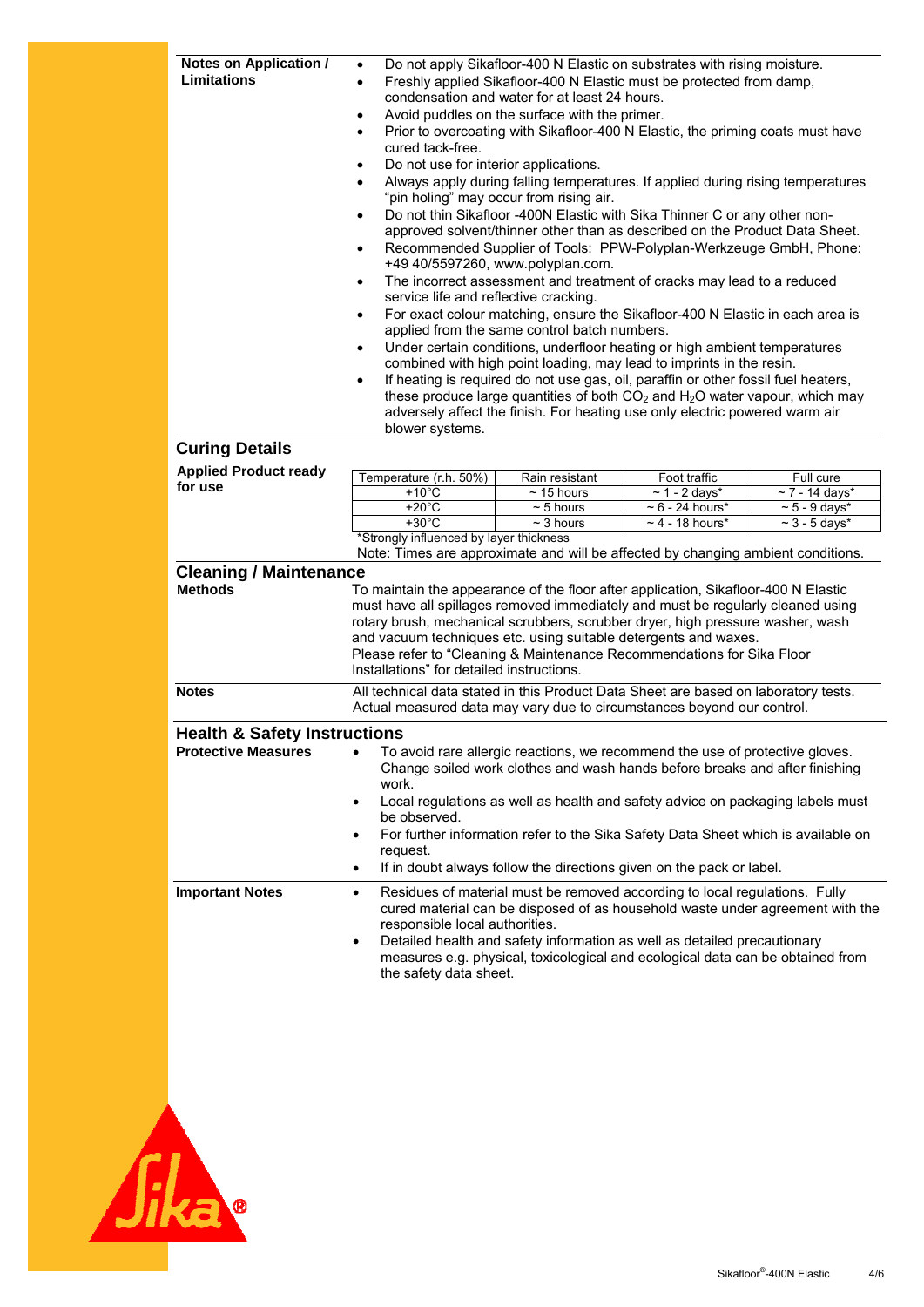**CE Labelling** The harmonized European Standard EN 13 813 "Screed material and floor screeds - Screed materials - Properties and requirements" specifies requirements for screed materials for use in floor construction internally.

> Structural screeds or coatings, i.e. those that contribute to the load bearing capacity of the structure, are excluded from this standard.

> Resin floor systems as well as cementitious screeds fall under this specification. They have to be CE-labelled as per Annex ZA. 3, Table ZA.1.5 and 3.3 and fulfil the requirements of the given mandate of the Construction Products Directive (89/106):

| Sika (NZ) Ltd<br>85-91 Patiki Road<br>Avondale, auckland 1026<br>New Zealand         |                 |  |
|--------------------------------------------------------------------------------------|-----------------|--|
| 041)                                                                                 |                 |  |
| EN 13813 SR-B1,5-AR1-IR 4                                                            |                 |  |
| Resin screed/coating for indoors in buildings<br>(systems as per Product Data Sheet) |                 |  |
| Reaction to fire:                                                                    | $Efl$ 2)        |  |
| Release of corrosive substances<br>(Synthetic Resin Screed):                         | SR              |  |
| Water permeability:                                                                  | NPD 3)          |  |
| <b>Abrasion Resistance:</b>                                                          | AR14)           |  |
| <b>Bond strength:</b>                                                                | B 1,5           |  |
| Impact Resistance:                                                                   | IR <sub>4</sub> |  |
| Sound insulation:                                                                    | <b>NPD</b>      |  |
| Sound absorption:                                                                    | <b>NPD</b>      |  |
| Thermal resistance:                                                                  | <b>NPD</b>      |  |
| Chemical resistance:                                                                 | <b>NPD</b>      |  |

 $1)$  Last two digits of the year in which the marking was affixed.

2) In Germany, DIN 4102 still applies. Passed class B2.

3) No performance determined.

4) Not broadcast with sand.